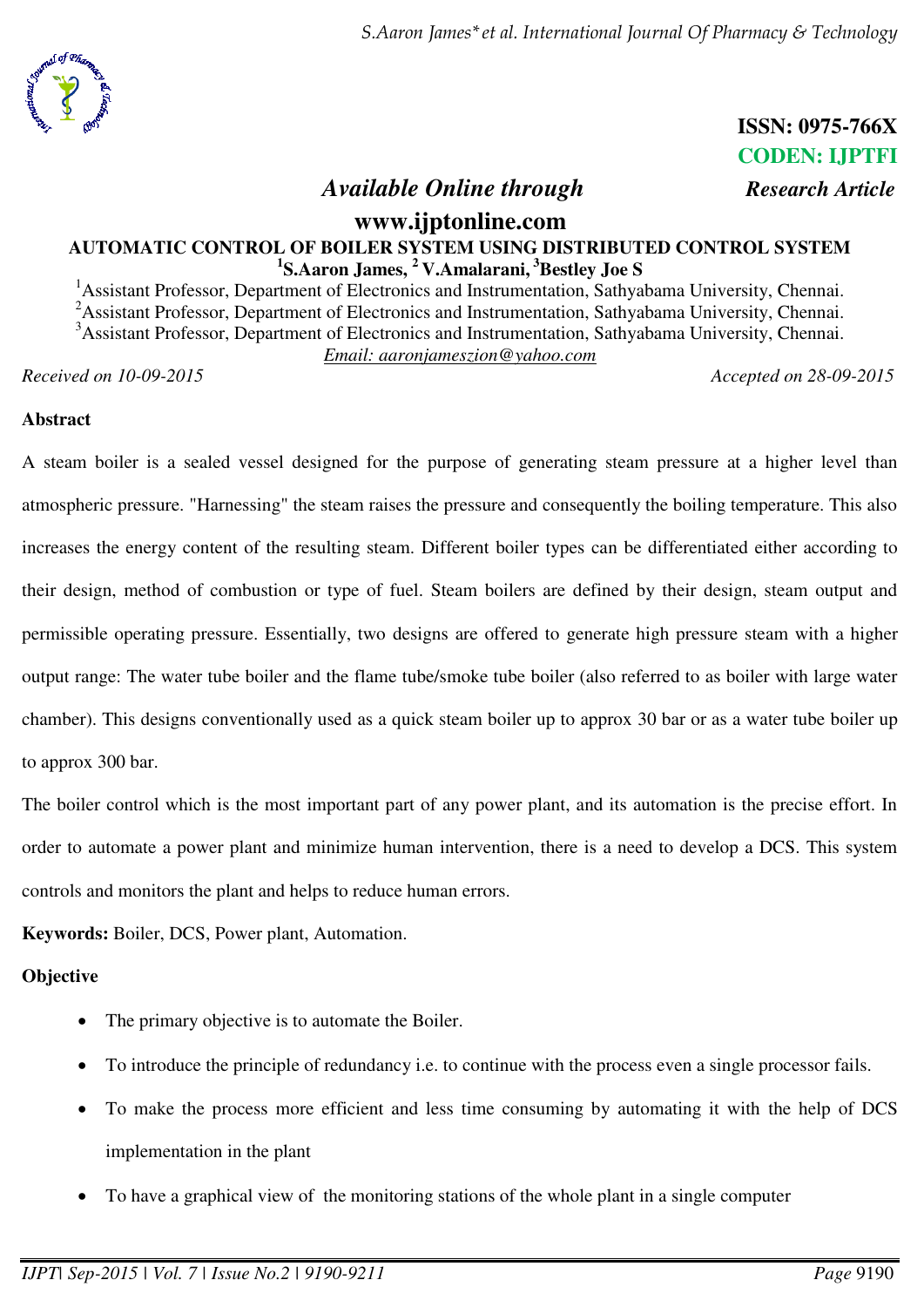So there is a strong need to automate the plant, thereby avoiding the human error.

#### **Boiler Process Description**

A boiler consists of various sections which is shown in the figure 1.1 .They are

- **Economizer**
- Boiler
- Super heater
- De-super heater
- Re-heater
- Steam Distribution header
- **Condenser**
- Cooling tower





## **CS 3000 Software**

# **Functional Block Diagram**

A function block diagram describes a function between input variables and output variables shown in fig.1.1. A function is described as a set of elementary blocks. Input and output variables are connected to blocks by connection lines. An output of a block may also be connected to an input of another block. In FBD, program elements appear as blocks which are "wired" together in a manner resembling a circuit diagram. FBD is useful in those applications involving a high degree of information/data flow between control components such as process control. Function block diagram is one of five languages for logic or control configuration supported by standard IEC 61131-3 for a control system such as a Programmable Logic Controller (PLC) or a Distributed Control System (DCS).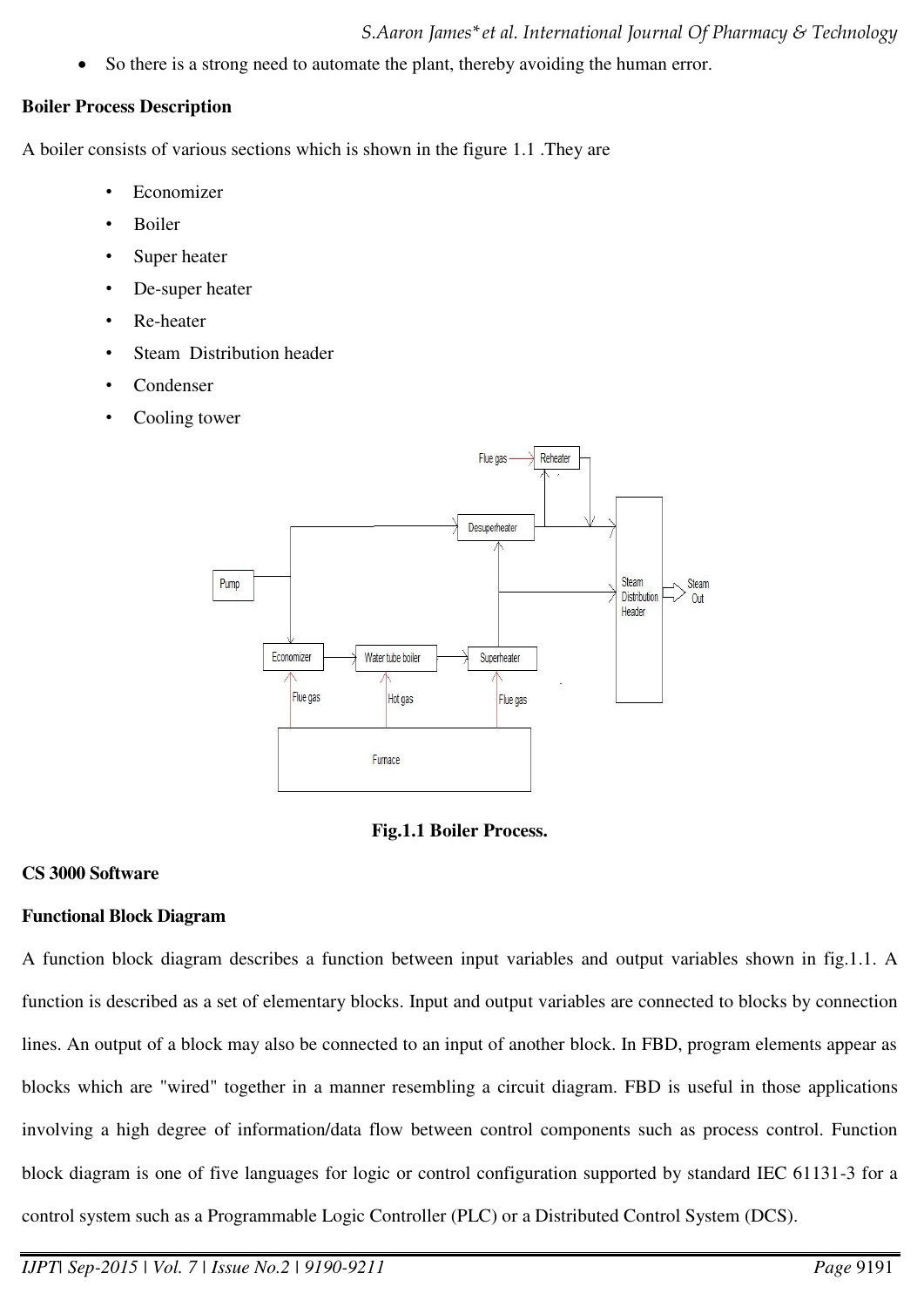## **Control Drawing Builder**

The Control Drawing Builder is used to configure the basic control functions of the FCS. With the Control Drawing Builder, operations such as registering function blocks in the drawing file and determining the flow of data between function blocks can be performed graphically shown in Fig.1.2. CS3000 R3 system contains 200 control drawings per FCS.



**Fig. 1.2 Control drawing builder**

## **Blocks Used in the Control Drawing Builder**

#### **MLD block:**

To create a simple closed loop using MLD block in the control drawing builder is shown in fig.1.3. For a simple loop, the function blocks required are MLD, PID& PVI Manual Loader Block (MLD) displays the manipulated output value (MV) to manually operate final control elements, such as control value.



**Fig1.3 MLD blocks.**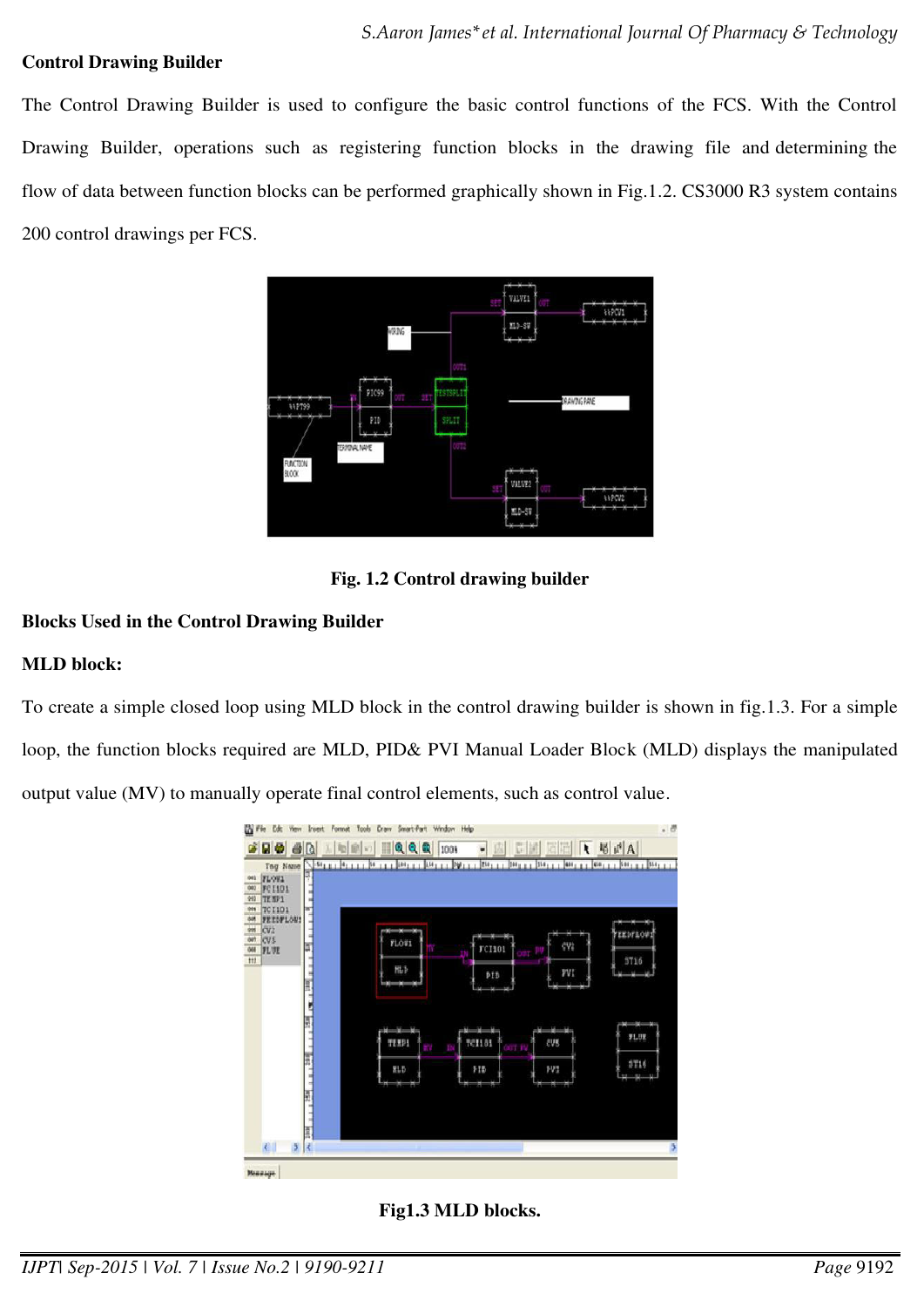#### **PID controller block:**

The PID Controller Block (PID) provides the most general control function to perform proportional integralderivative control based on the deviation of the process variable (PV) from the set point value (SV) shown in Fig.1.4.The PID control computation is the core of the PID control computation processing, calculating a manipulated output change (MV) by using the PID control algorithms. The PID control is the most widely used. It combines three types of actions: proportional, integral and derivative. A PID controller block is shown in fig 1.4.

#### **Splitter block**

Control Signal Splitter Block (SPLIT) is capable of distributing the manipulated output signals from the upstream control loop to two output destinations via a signal distribution switch shown in Fig.1.5. This block may be applied to the loops where the upstream signal needs to be split to multiple downstream control loops with different operation ranges.



## **Fig 1.4 PID block.**



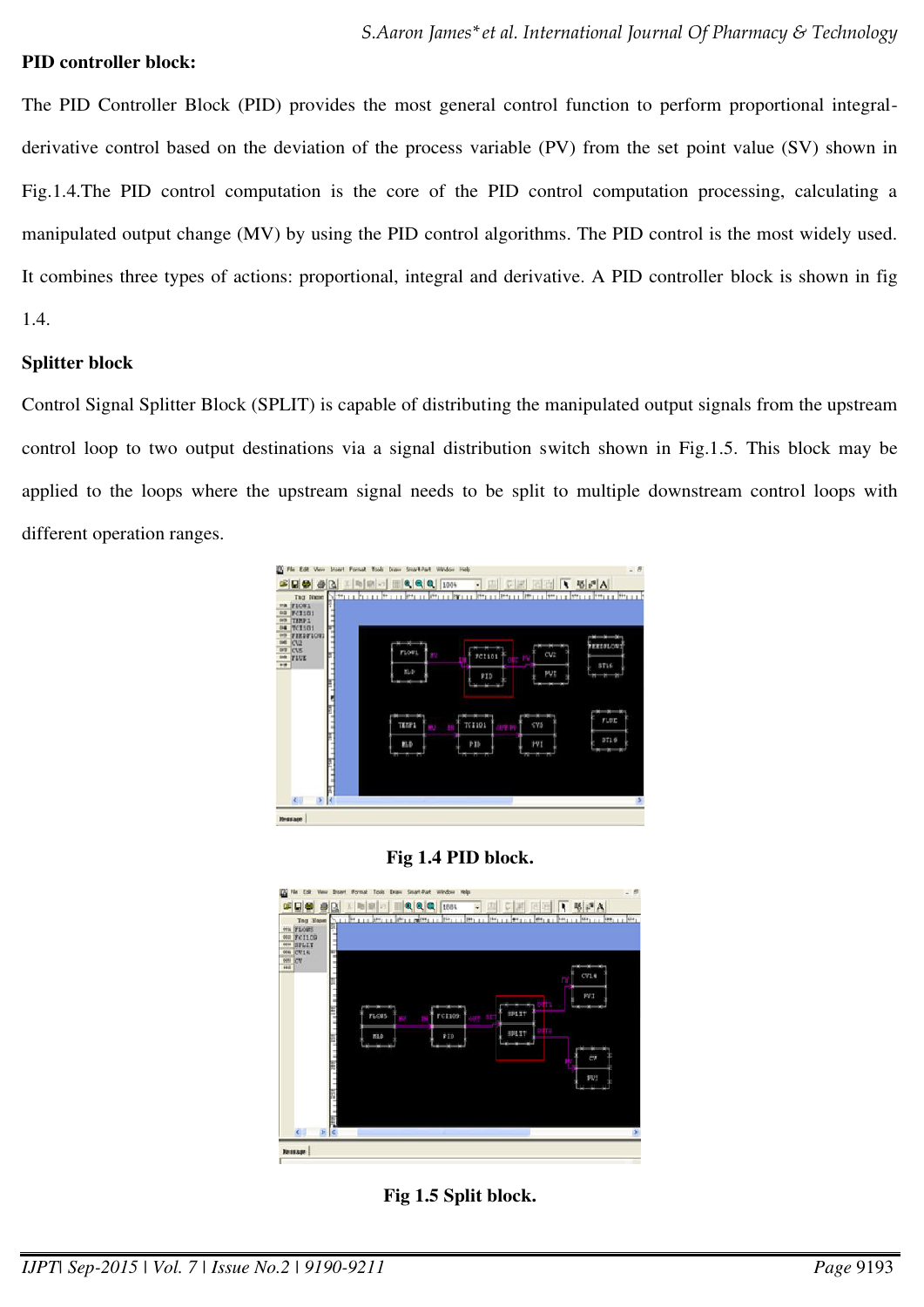#### **Addition block:**

The Addition Block (ADD) is used when performing addition processing or subtraction processing. Addition Block (ADD). The Addition Block (ADD) is a function block that executes addition or subtraction of input data. Here is the diagram of the Addition Block (ADD).

#### **Temperature and pressure correction block (TPCFL)**

The Temperature and Pressure Correction Block (TPCFL) is used to correct the flow rate that is measured by a differential pressure flow meter. is on the basis of temperature and pressure. The function block diagram of the TPCFL block is as shown. This block is used for flow control application which includes the temperature and pressure correction. So define a flow, temperature and pressure input. Use Process Variable Indicator PVI block to display the corresponding variables. Also take a TPCFL block. Connect all three inputs to TPCFL block. The corrected flow which is the output of the TPCFL block acts as PV for the PID block. The wiring is as shown.

**Calculation block:** Calculations blocks receive analog signal (analog values) or contact signals (digital values) as input values, and perform calculation according to the set parameters. The result of calculation is outputted as the calculated output value (CPV). The architecture of calculation block is shown in fig 1.6.



**Fig 1.6 Block diagram for CALCU block.** 

- IN: Input terminal (main input)
- OUT: output terminal (main output)
- Qn: Input terminal (subsidiary input)
- Jn: Output terminal (subsidiary output)
- RV: Calculated input value
- CPV: Calculated output value
- RVn: Calculated input value
- CPVn: Calculated output value
- Pn: Set parameter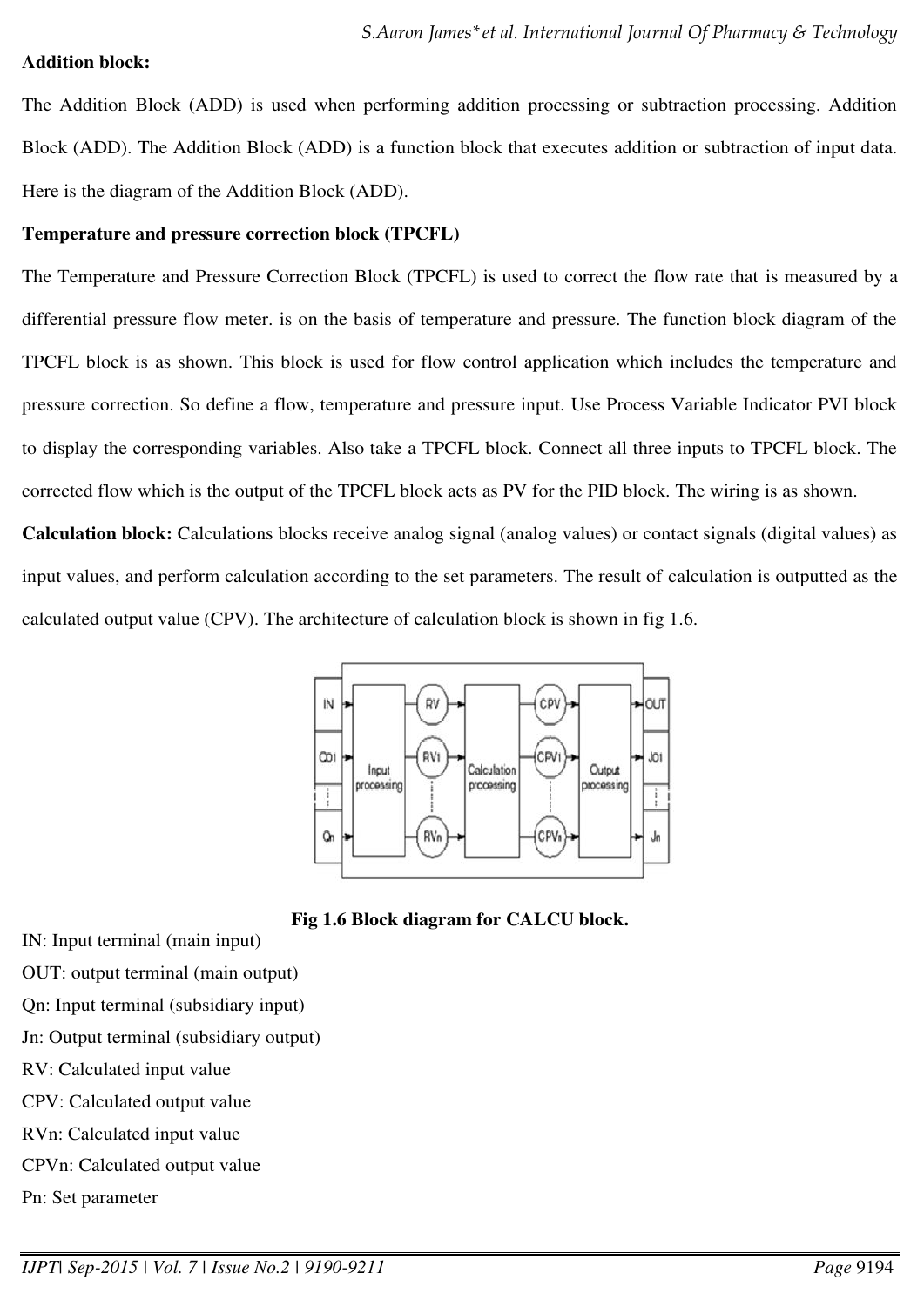#### **Sequence table block (ST16):**

Interlocks are Sequence of logics written to execute certain operations in a running plant. Interlocks are written using Sequence Control Blocks. Sequence Control Blocks which execute the Sequence control include Sequence Table Blocks and Logic Charts. Sequence Table Blocks include the basic ST16, and ST16E (only used for rule extension). All the interlocks are written in the Edit Detail of the Sequence Table block. Sequence Table Block is a decision table type function block that describes the relationship between input signal and output signal in a Y/N (Yes/No) fashion. By making sequence connection with other function blocks, they control the monitoring of a process and phase step sequences.

#### **Timer block:**

Timers are used to time a process or a sequence. They can also be used to generate delays in a sequence. There are two types of Timers: Seconds timer, Minutes timer. The timer can time a process up to 100000 seconds or 100000 minutes. The Timer Block can be inserted from Sequence Elements 1 and given a suitable tag name. Right click on the Timer block to open the Edit detail. Under the Basic tab select the Timer property as required. Update the changes done. The timer block can now be used in the Sequence table.

#### **Relational expression block:**

Actions based on the comparison of two values can also be done in sequence table. A relational block (RL) is used for this purpose. All the values that need to be compared are written in the RL block and then invoked in the sequence table. Insert the RL block in the Control Drawing sheet, and open the Edit detail window. All the values to be compared is written under the Relational Expression tab. The values to be compared are written under the X and Y column. Select the operator as CMP for comparison of values. Update and download to FCS.

#### **Operation and monitoring window:**

Information regarding the process is gathered as well as monitored by the Standard Operation windows on the HIS. There are two types of Operation and monitoring windows provided by the HIS. They are

i) System Windows: These windows are inbuilt in the system.

These includes,

- System Message Window
- Instrument Faceplate Window
- Tuning Window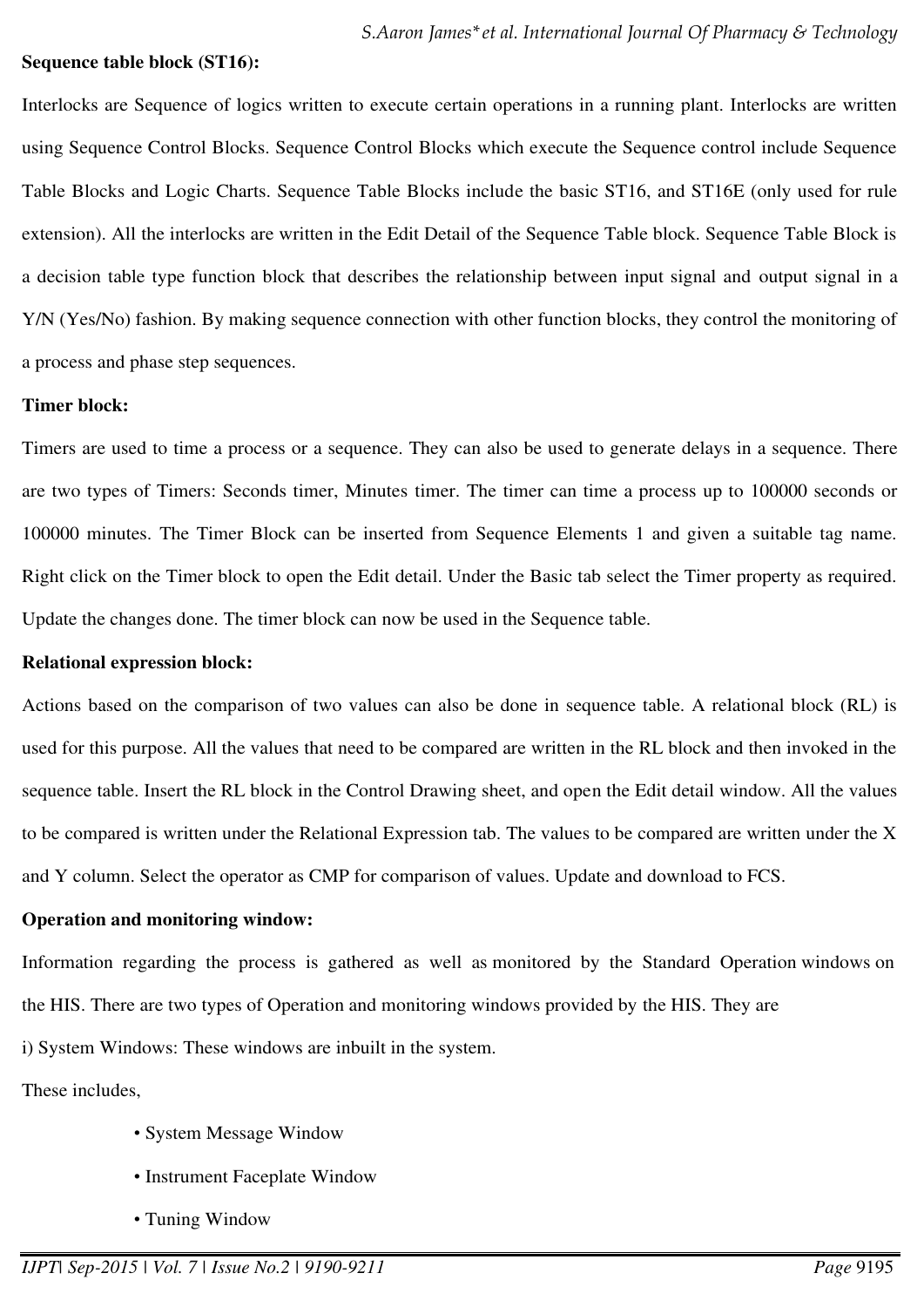- Process Report Window
- Historical Report Window
- Navigator Window
- System Alarm Window
- Process Alarm Window

ii) User-Defined Windows: These windows are defined by the user based on the applications and display contents of the operation and monitoring. These includes,

- Control Group Window
- Trend Window
- Graphic Window
- Overview Window

Graphics window uses graphic objects to provide an overall view of the plant. Graphics window can display graphic objects, control objects, overview objects, or a combination of these types of objects. Graphic objects display a graphical representation of the plant status, providing operation and monitoring environment. One can also call up various windows from a graphic window.

## **Methods of calling window**

All operation windows can be called from the System Message Area icons. The windows can be called by using NAME icon on the system Message Area. Ex. To call any window, select the NAME icon and type the WINDOW name. Select OK. The window will be displayed on the HIS. The windows can also be called by selecting the respective keys on the Operator Keyboard connected to the HIS. To call Large size windows type WINDOWSNAME-SL. To call Medium size windows type WINDOWSNAME-SM.

## **System Defined Window**

## **System message area**

This window is displayed on the top of the operator screen. The details that are displayed in the system message area are, current date & time, the icons show whether there are any Process alarms, System alarms or Operator guide messages in the plant to access different types of functional windows on the HIS. System message window appears as the operation and monitoring function is started. It is a fixed window, which does not clear even when the clear screen key is pressed. The Blinking of the Process and System alarm icons prompts the operator when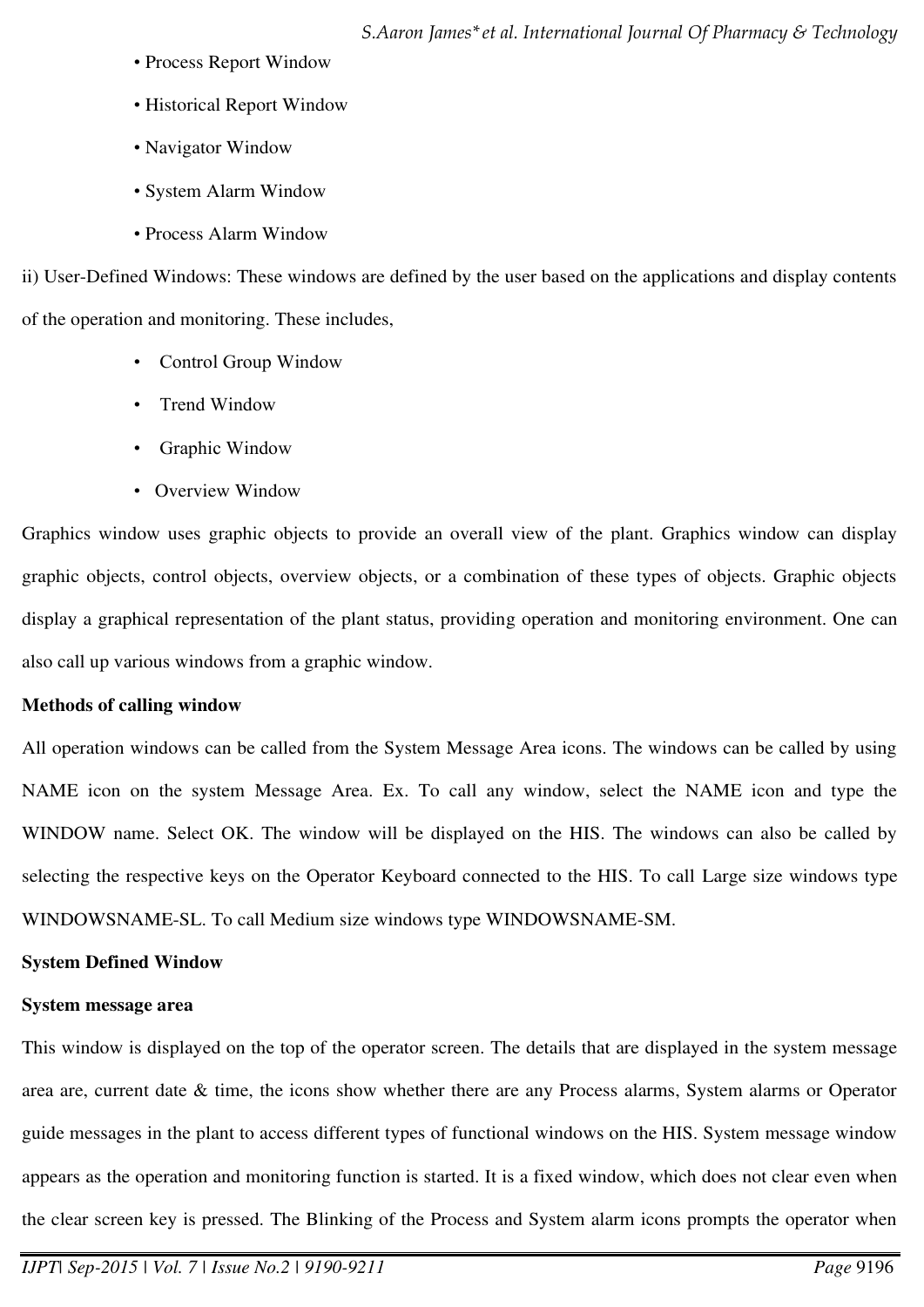either of the alarm occurs.

#### **Instrument face plate operation**

The instrument faceplate displays the status and data of a function block, an instrument or contact I/O graphically on a window shown in Fig.1.7. When an instrument is created in the engineering builder, the instrument faceplate window automatically gets created depending on the type of the instrument. To call an instrument faceplate window, select the NAME icon and type the TAGNAME of the instrument and select OK. The faceplate window appears. The faceplates of the function blocks are classified into the following display types. The display types are grouped according to their display characteristics, shown as below Fig.1.8.



**Fig 1.7 Face plate.** 

#### **Tuning window**

This window displays the process data status of the function blocks in detail. This window is used not only for monitoring but also to change the setting of parameters shown in Fig.1.8. Tuning window being a system defined window is automatically created when the Function block is created during system generation. Every Function block created has a Tuning window and the parameters displayed in each of these tuning windows depend on the Function block. The Tuning Window is used to set up the alarm setting as well as the loop tuning parameters shown in Fig. Only the tuning parameters indicated with a "=" in the tuning window can be changed.



**Fig 1.8 Tuning window.**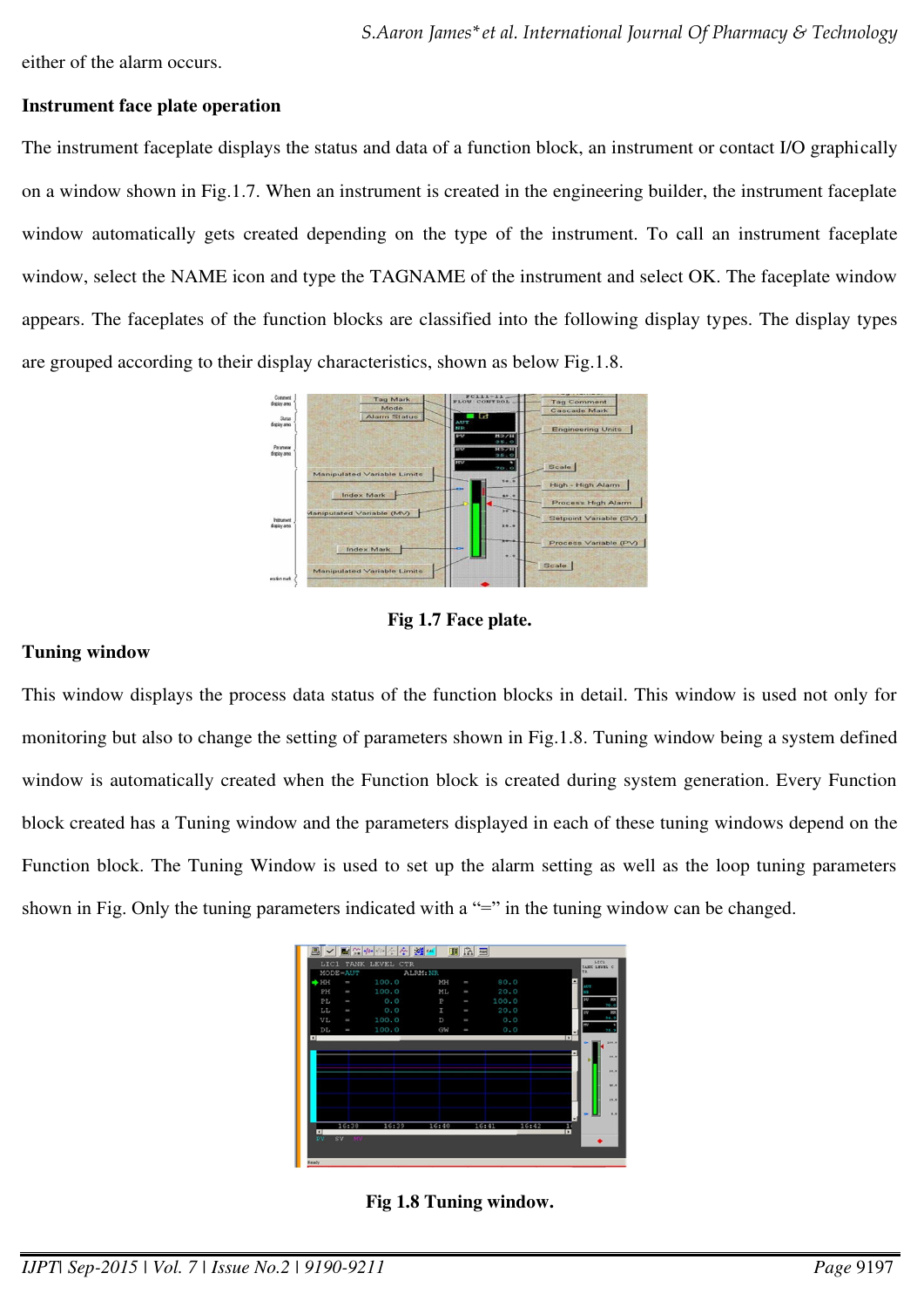## **User Defined Windows**

User defined windows can be customized to the end user requirements. The user defined windows provided by the CS 3000 software are:

- Control group window
- Overview window
- Trend window
- Graphics window

All the user defined windows are created under the HIS. The user defined windows of Control Group, Overview and Graphics are created under the WINDOW folder under the HIS.

## **Control group window**

The Control Group window is used to group a maximum of 8 or 16 faceplates for easy operation and monitoring shown in Fig.1.9. CS 3000 provides a default Control Group builder CG0001. A maximum of 8 faceplates can be grouped and defined in the window. The existing Control group window CG0001 can be used or a new window can be created.



**Fig 1.9 Control group window.** 

## **Over view window**

The Overview window acts as an index page to access all the other windows or faceplates used in CS 3000.It has 32 operation push buttons or overview tabs which can be configured to call faceplates and windows. CS 3000 provides a default Overview builder OV0001. The existing Overview window OV0001 can be used or a new window can be created.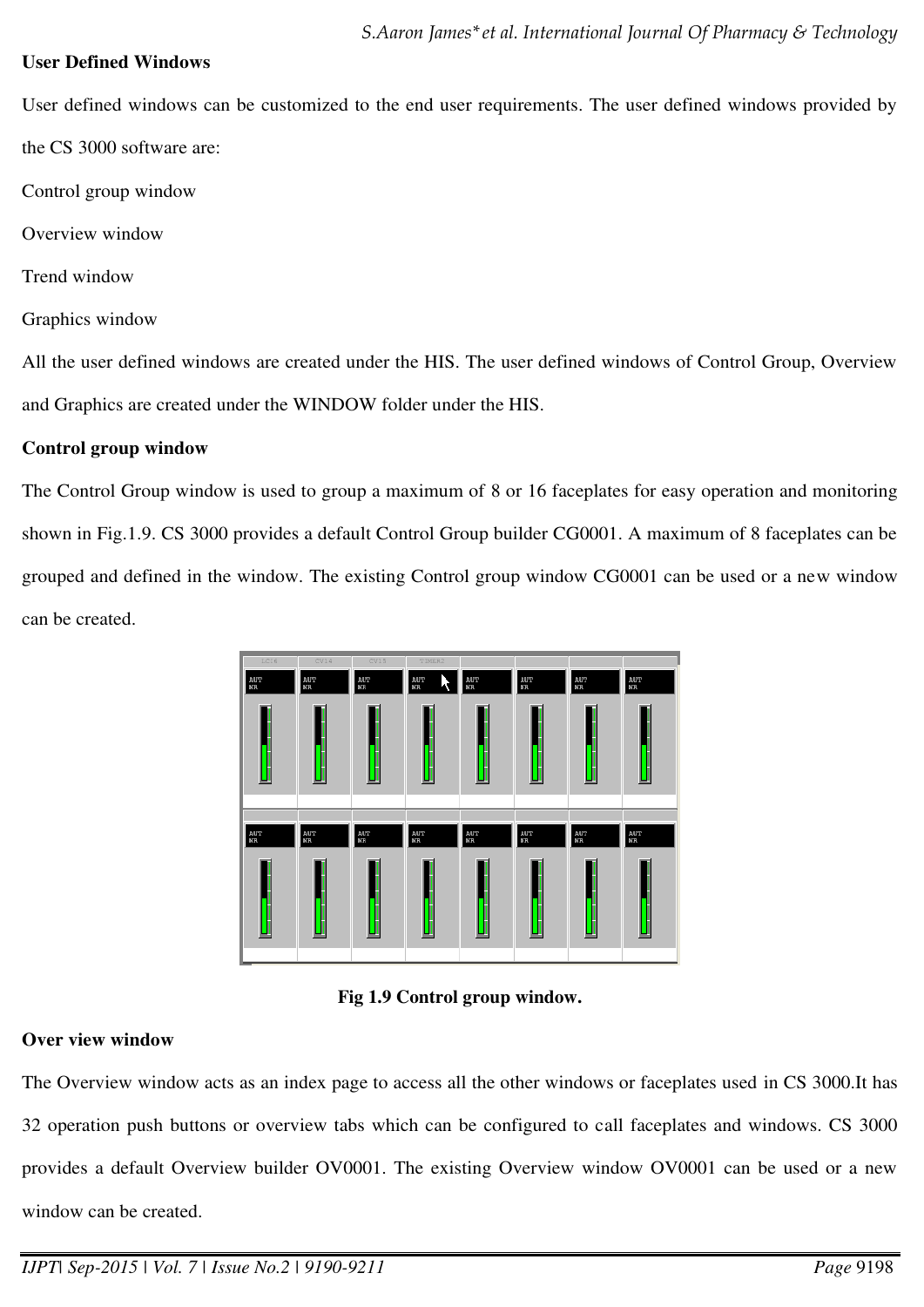#### **Trend window**

The Trend window acquires different types of process data and displays time-series changes in a graph shown in Fig.1.10. The time-series changes for the acquired process data are referred to as trend data. Trend Recording has 3 sections:

- Trend Block
- Trend Window
- Trend Point window

CS 3000 provides up to 50 blocks of trend per HIS. Each block in turn consists of 16 groups or 16 trend windows. Under each group, up to 8 trend data can be assigned. Of the 50 blocks available per HIS, up to 20 blocks can be used for self HIS and the remaining 30 blocks can be defined as trend of other stations.

| LIC120                                                      |                    |       |       | NR    | 니         | $-0.05 - 0.0$              |
|-------------------------------------------------------------|--------------------|-------|-------|-------|-----------|----------------------------|
| All Colleges of the state of the collection of the state of |                    |       |       |       |           | ×                          |
| h.no.c                                                      | <b>Exce TG0514</b> |       |       |       | OK        | Stn<br>2:34:57 PM          |
|                                                             |                    |       |       |       |           | <b>LIC120.PV</b>           |
|                                                             |                    |       |       |       | (100, 01) | 68.08                      |
|                                                             |                    |       |       |       |           | SPLITPID.PV                |
|                                                             |                    |       |       |       |           | 89.0%                      |
|                                                             |                    |       |       |       |           | SPMLD.MV                   |
|                                                             |                    |       |       |       |           | 89.03                      |
|                                                             |                    |       |       |       |           | LT120.MV                   |
|                                                             |                    |       |       |       |           | 68.08                      |
|                                                             |                    |       |       |       |           | TESTSPLIT.SV               |
|                                                             |                    |       |       |       |           | 87.0%                      |
|                                                             |                    |       |       |       |           | <b>CSPLITPID.SV</b>        |
|                                                             |                    |       | 2 P   |       |           | 43.05                      |
|                                                             |                    |       |       |       |           | FIC002.MV                  |
|                                                             |                    |       |       |       |           |                            |
| 13<br>14:30                                                 | <b>TAT JT</b>      | 14:32 | 14131 | 14134 | 14        | 12.03<br><b>BFIC005.PV</b> |
| 9.02                                                        |                    |       | 9.02  |       | $(-0.01)$ |                            |

## **Fig1.10 Trend window.**

## **Graphics window**

## **Creation of graphics builder:**

CS 3000 provides for a default graphic page GR0001 under the WINDOW folder under the HIS. The existing graphic page can be used or a new graphic page can be created. To create the new graphic page, select WINDOW folder and right click. Select Create New - Window. In the Create New Window that pops up the new graphic page can be created.

## **Properties of graphics page:**

In the graphic builder page the overall view of the plant can be built. First, the properties of the graphic page need to be set. In the Graphic Builder sheet, select File-Properties. In the File Properties window that opens up select Attribute tab. Here the size and color of the Graphics page can be changed. A background image can also be set if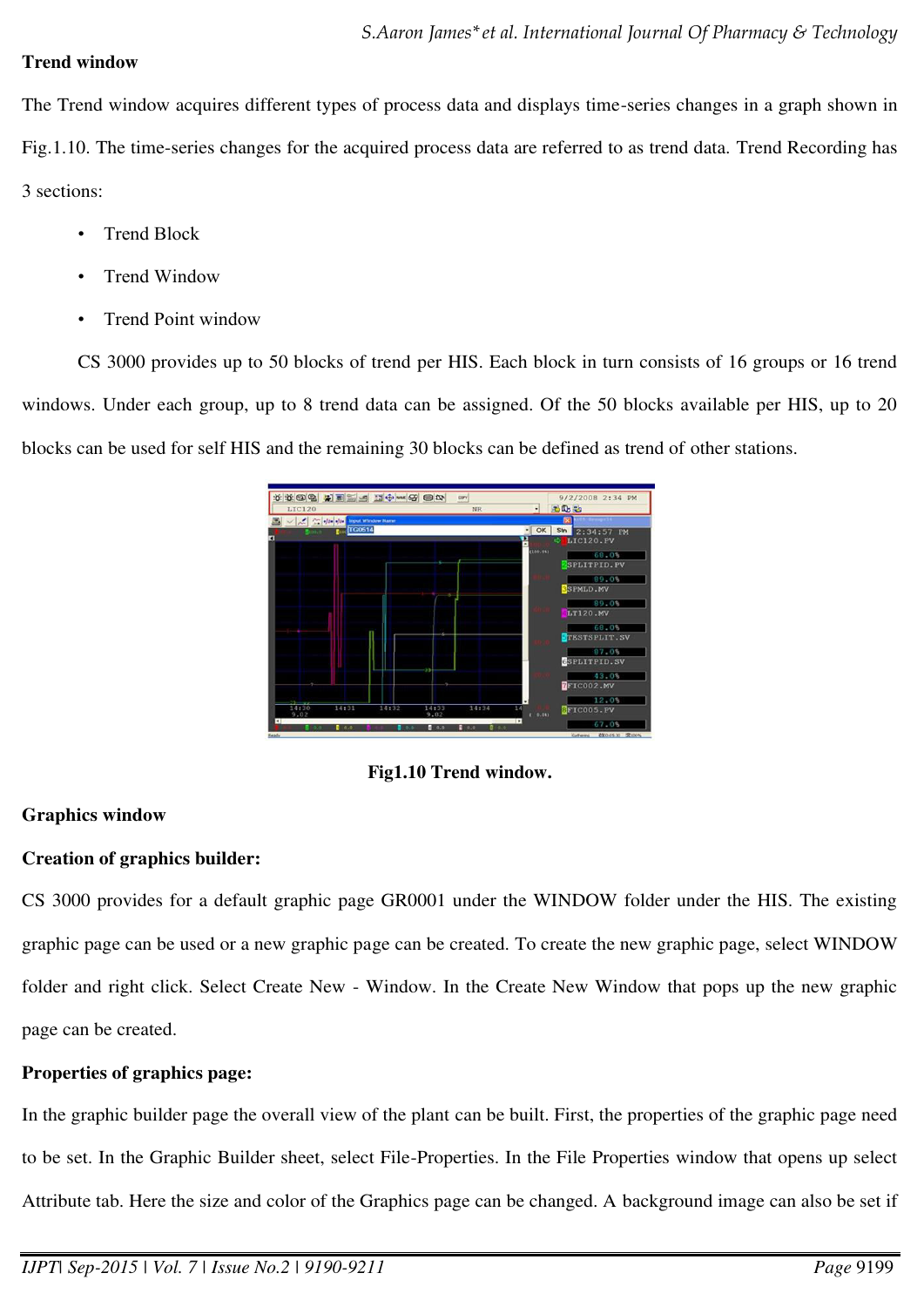required. Select Insert - Background Screen Bitmap - Import. This opens the My Documents folder. Any bitmap image can be selected and set as the background. The grid option of a graphic builder page can be used for alignment of graphic objects. Select the Grid Option from the Draw tab. In the Grid Option window that opens, check Display Grid. Select grid type, color and size. Note that this is an optional feature.

#### **Object building in the graphics builder:**

Select Parts option under the Insert menu. The Parts window of a graphic page consists of various preset images. The required image can be dragged on to the graphic sheet. The image can then be modified as per the user requirement. To insert a part available in the Parts window, select the type of part that needs to be inserted from the drop down menu. Let us select Tank. The Parts window now shows various types of the selected part (tank). Select the required type of image and drag and drop it on to the graphic builder. The selected Part is now inserted into the graphic builder. Consider the modification of the image taken from the Parts window. The image or Part taken from the Parts window is made by grouping a number of graphic objects. Hence to edit the part, it needs to be ungrouped. Select the Part to be ungrouped and from the Draw menu, click Ungroup. On ungrouping the tank is as shown. Each part can be moved and modified as required.

The ungrouped images can now be edited. To edit the image, right click and select Edit Point. The Edit Point image is as shown. Drag on the points to modify the image to the desired shape. Once the required image is obtained, right click and Exit Point Editing. Here in the image shown, no modifications have been done. Once the image shape and size has been edited, the color can also be changed as required. Select the object whose color needs to be changed and from the Fill Color tab select the required color. Once the image is edited, put back the required parts and group the image. An image edited using the above options discussed is as shown. If the images available in the Parts window are insufficient or do not meet the requirements, new images can be created using a combination of the geometrical shapes like Circle, Ellipse, Rectangle. These can be drawn from the option Insert-Line or Insert-Graphic. To develop a tank using the geometrical shapes provided. First, select Rectangle from the Insert - Graphic option. Click and drag on the graphic builder to the desired size. Double click on the rectangle to open its properties window. Here, under the Fill tab the color and gradation can be selected. Under the Line tab, the thickness and color of the line can be selected, if required. Otherwise just check the transparent option. Click OK to apply the settings. The image is as shown. Now select a sector.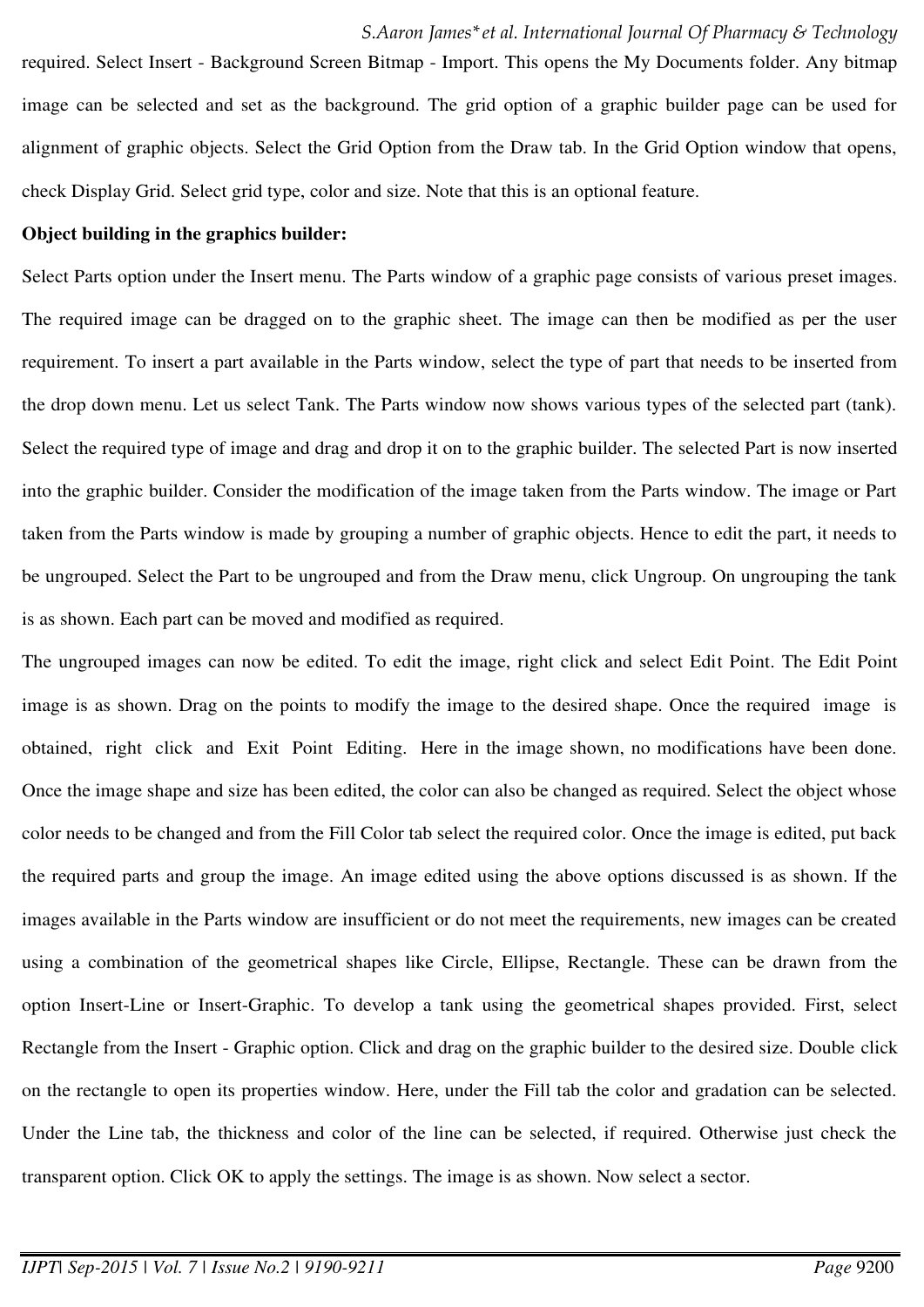Click and drag on the graphic builder to the desired shape and size. The properties of the sector can also be set in a similar fashion. Once the properties are set, the sector is as shown. One more sector can be created from the existing image. Select the image, right click and flip it to get the desired alignment direction. Align all the images, select and group them together to create a tank. Pipes, valves, pumps all can be taken from the Parts Window and used in the Graphic builder. New images can also be developed using combination of geometrical shapes. A simple graphic developed using these is as shown. All the graphic objects need to be labeled and the graphic page can be given a heading. Text can be inserted in the Graphics sheet by selecting Insert-Text or by using the text icon present in the builder. Click on the graphic builder page and key in the text. Double click on the text, to open the Text Properties window. Here the text font, color and size can be set. The process value can be displayed on the graphic builder page for the convenience of the end user. This is possible using the process data character display tool. To display Process data, select Data Display - Process data-Character from the Insert menu. Click on the graphic builder page. Double click to open the Process Data Character properties window. Here, the settings for the process data character can be done. Under the Text tab, select the desired font size and color. Then select Process Data-Character tab. The Display Format would be Numerical Value. Specify the number of digits for integer and after the decimal point.If engineering unit need to be displayed, check the display engineering unit option. The value that needs to be displayed is specified in the Display Data option. The syntax is Tag name dot data item. Save the graphic builder page and call the window GR0002 from the Name Input dialog box. The numerical value displayed on the graphic page is the process value of tag FIC003.Just as a process data character can be used in the graphic builder; a process data bar can also be used. This is normally used to indicate level changes in tank. Select the process data bar from Data Display - Data Bar Display - Rectangular Bar from the Insert Menu. Drag and place at the desired position. Under the process data bar tab, specify the direction. Under the Display Data option, set the value. The syntax is tag name dot data item. Also set the range of the value. Click on OK to apply the settings. Once placed, double click and open the properties window.

Under the Fill tab, select the desired color. Save the graphic builder page and call the window GR0002 from the Name Input dialog box. The data bar on the tank moves as the process value of tag FIC001 changes. A color change can be provided to text or process data or to the graphic objects based on alarm conditions occurring in tags. Consider a requirement where the outlet valve should change to red color during HH alarm occurs in the tag FIC005. To set this change, double click and open the properties window of the valve. The color change during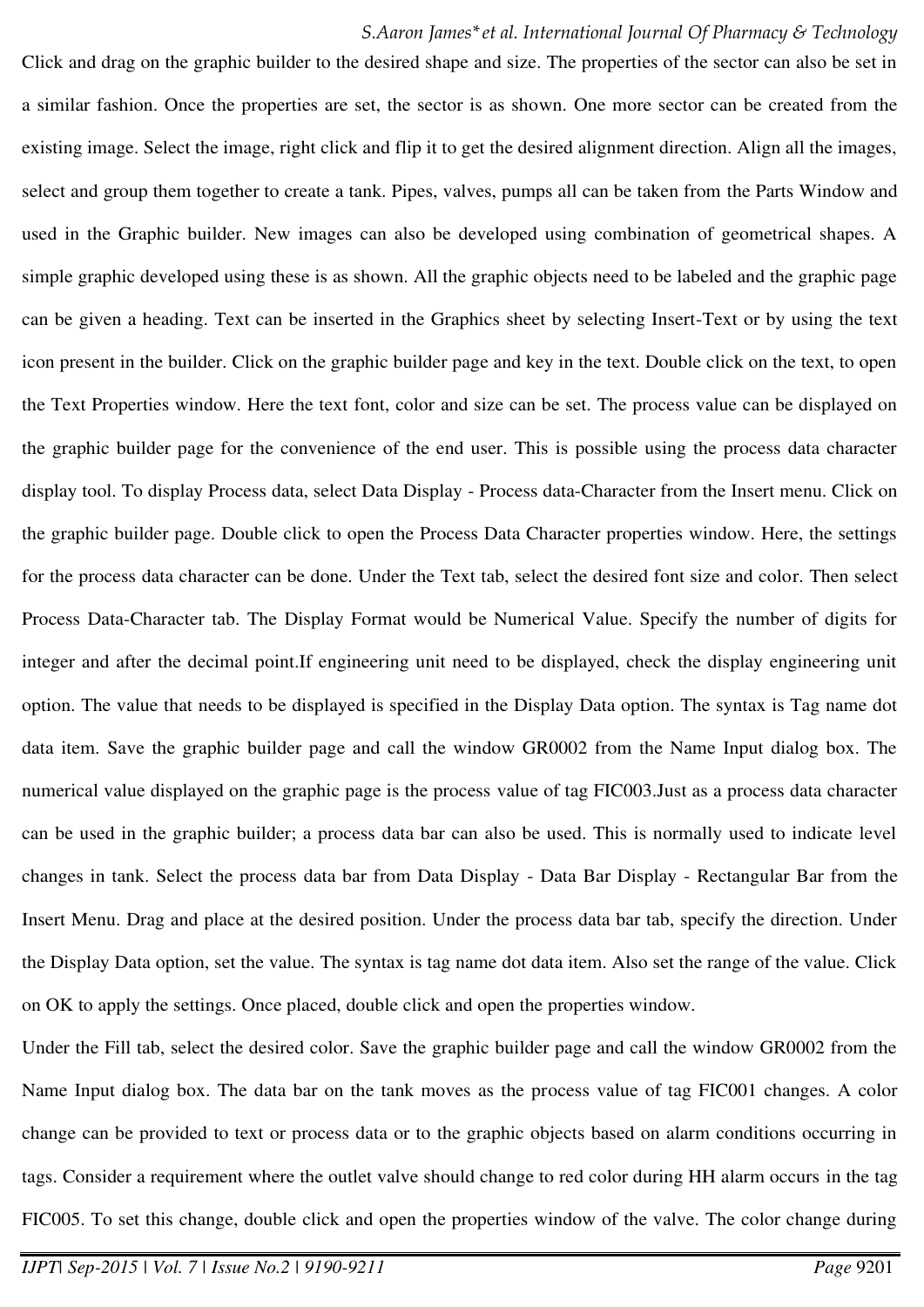specific conditions can be set under the Graphic Modify tab. Under the Color Change option select Normal Color Change and then select the color required. Under the Condition formulas specify the condition when the color change is intended. Click on Add to apply the conditional formula to the valve. Eight conditions can be added to a single graphic object. Save the graphic builder page and call the window GR0002 from the Name Input dialog box. As long as there is no HH alarm, the valve color does not change. When HH alarm occurs in the tag FIC005, the valve changes to red color. Other windows can be called from the Graphics page using either Touch target or Push Button. The touch target is an object that executes assigned functions, such as window calling. Select the Touch target from the Insert menu - Button - Touch target. The Touch target cannot be seen as a separate object on the Graphics page, hence drag the Touch target over an existing object on the Graphics sheet. Once the touch target is placed, double click on the touch target to set its properties. In the Touch target window that opens set the function of the touch target under the Function tab. One of the settings is as shown. Click on OK to apply the settings to the touch target. Another useful object in the graphic builder is the Soft key. Soft keys are used to call other windows used. To create soft keys, select soft key from the Insert Menu.

Each graphic page can accommodate 8 soft keys. The position of the soft keys is fixed at the bottom of the page. All the 8 soft keys can be assigned from a single window. Under the Soft key tab select a label for the soft key. Then under the function tab, assign the function of the soft key. Apply the assignment done. The first soft key is now assigned. Go back to the Soft key tab and change the number to 2. Repeat the assignment with a different function. Once all the soft keys are assigned, click on OK to finalize the soft key assignment. Save the graphic builder by the File - Download tab.

| C. Graphic Robber - LP.D. TRG Stri HISOSNAFTHe GROOM add - 1759(1)                                                  |                                                                                                                     |                                  | $-0K$                         |
|---------------------------------------------------------------------------------------------------------------------|---------------------------------------------------------------------------------------------------------------------|----------------------------------|-------------------------------|
| <sup>20</sup> Parts Window CACS3000/LNG\INGystem [ [C] [K]<br>File Edit<br><b>CONFIDERATION</b> CALL PARTICULAR     | procedure and the company of the company of the company of the company of the company of the company of the company | 고드 고 미시아 행성당 패배터 그 호텔 데데 어어어어서 ^ |                               |
| Type of Parts File<br>W System C User<br>T ank got<br>그<br><b>Lenia</b>                                             |                                                                                                                     |                                  |                               |
| Tank 3<br>Tank 4<br>Tank 5<br>Tank 6<br>Tank 7<br>Tank 8<br><b>BYANKE_TAG</b><br>×<br><b>BTANKE ITEM</b><br>M.<br>н |                                                                                                                     |                                  |                               |
| fissafy<br>h<br>h<br>h                                                                                              |                                                                                                                     |                                  |                               |
| h                                                                                                                   | 7442                                                                                                                | <b>Y/t</b><br>910015 V1086       | (9934 Y.686)<br><b>Chenge</b> |

**Fig. 1.11 Object building in graphics builder.**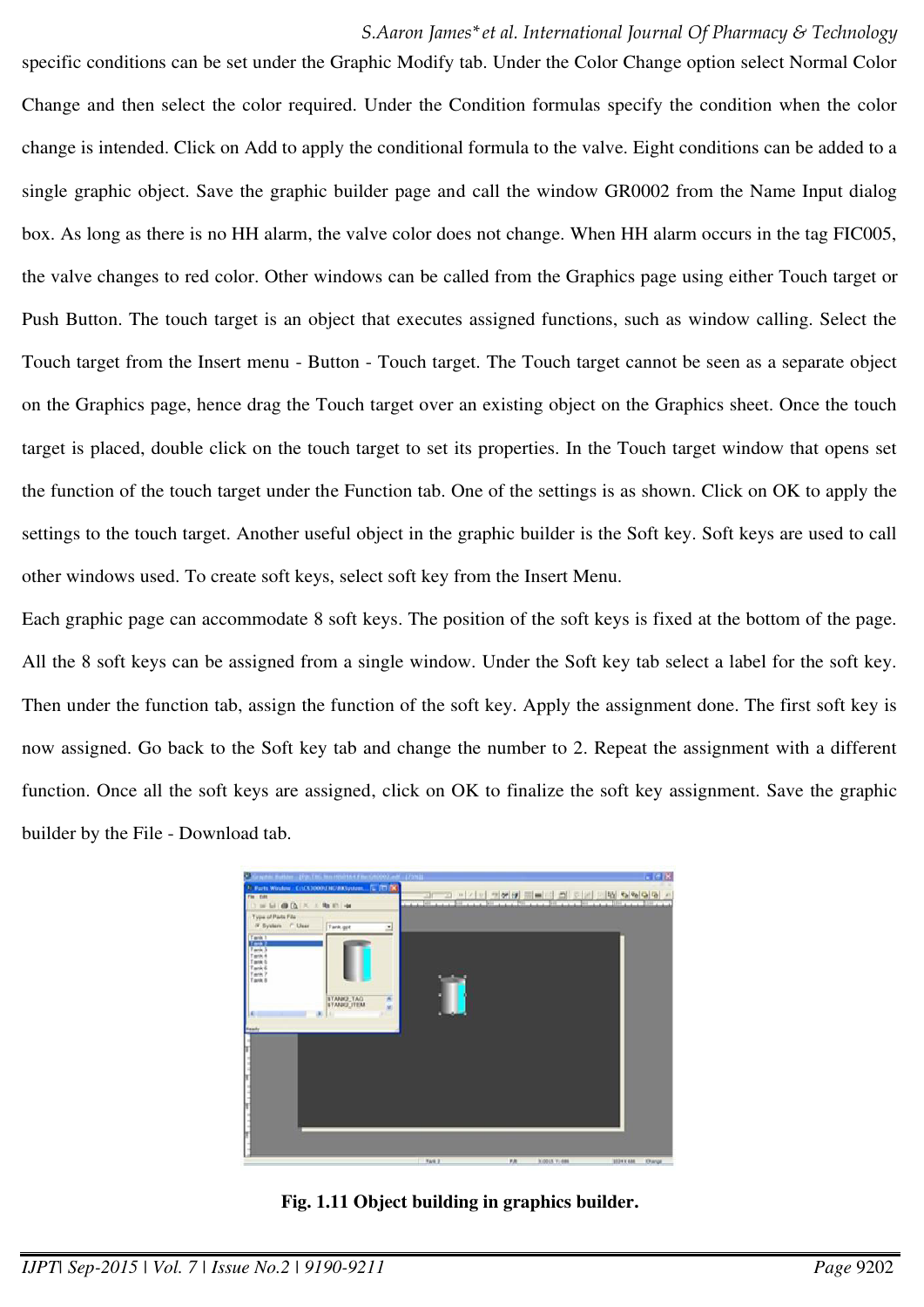#### **To view the graphics window**

Call the graphic page GR0002 from the Name Input Dialog box shown in Fig.1.7. The soft keys appear at the bottom of the page. Click on the soft key to open the function assigned. The touch target function can also be viewed by double clicking on the process data character. Another such completed graphics is shown. All the options discussed above are combined to develop an image of the process in the system. The completed graphics is shown here.

## **2) Implementation of DCS in Boiler Control System**

#### **Difficulties in Boiler**

Various parameters such as temperature, flow, level, and pressure has to be controlled proficiently to achieve greater efficiency. Compared to manual operation, automation prevents human errors and makes the process more efficient. So there is a need for automating the boiler control system. DCS is made use of to automate the boiler control system. The piping and instrumentation diagram of a boiler control system is shown in fig 2.2

#### **2.1. Economizer**

Economizer is designed in such a way that the pipes carrying the feed water are coiled into many loops inside the chamber as shown in fig 2.1. This is done to maximize the water exposure to the flue gas. The amount of feed water inflow is monitored and controlled by the flow indicator (FCI101) and control valve CV1. The control valve actions are shown in table 2.1.



**Fig. 2.1 Economizer.**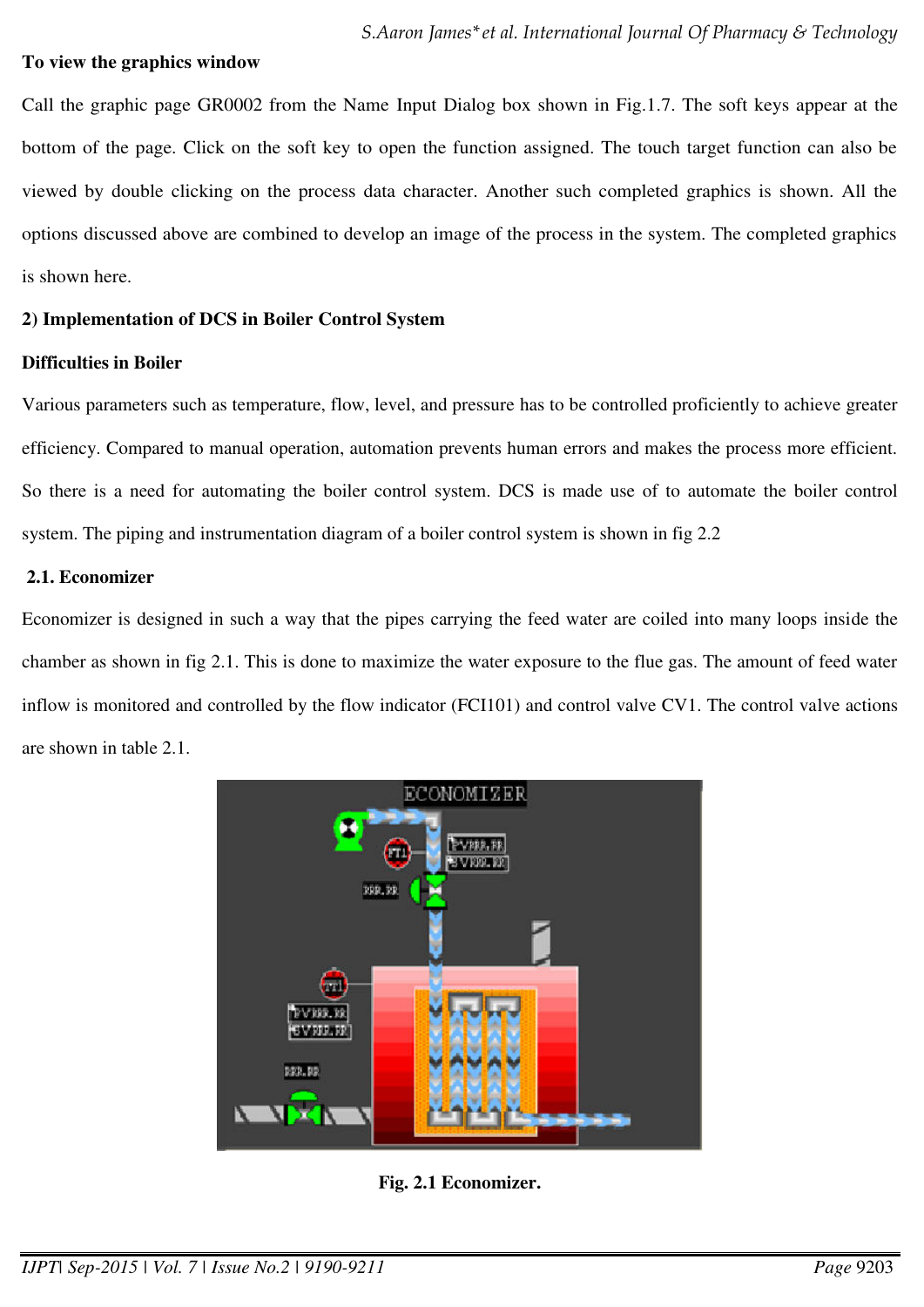

**Fig 2.2 P&I diagram of Boiler Control System.**

# **Table 2.1 Operation of control valves in economizer.**

| Flow (FCI101) | Open | Close           |
|---------------|------|-----------------|
|               |      |                 |
|               |      |                 |
| HH            |      | CV <sub>3</sub> |
|               |      |                 |
|               |      |                 |
| <b>NR</b>     | CV3  |                 |
|               |      |                 |
|               |      |                 |
| LL            | CV3  |                 |
|               |      |                 |

The process can be clearly observed from the tabulation. The action of the control valve can be noted from the tabulation. If "FCI101" indicates "HH alarm", which means the flow of the incoming water is very high and then "CV3" valve will be in close condition by this action the inflow is stopped. If "FCI101" indicates "NR" alarm which means the flow of the water is quite "normal", then the "CV3" valve will be "opened" .by this action the normal amount of water is allowed into the chamber. If "FCI101" indicates "LL alarm", which means the flow of the incoming water is very low and then "CV3" valve will be in open condition, by which more water inflow is allowed into the chamber.

# **Water Tube Boiler**

This is the main section of the water tube boiler, which converts water into vapor. To control this section, the setup is connected in 3 element control method as shown in fig 2.3.. According to the output steam, the inlet flow is controlled; we are using Flow sensor "FT2" and valve "CV4" to control the process.

When "HH" alarm is triggered, valve "CV4" is kept closed to restrict inlet water flow. During "NR" alarm and "LL" alarm, valve "CV4" is kept open to constantly allow water inlet. Since the connections here are made in 3-element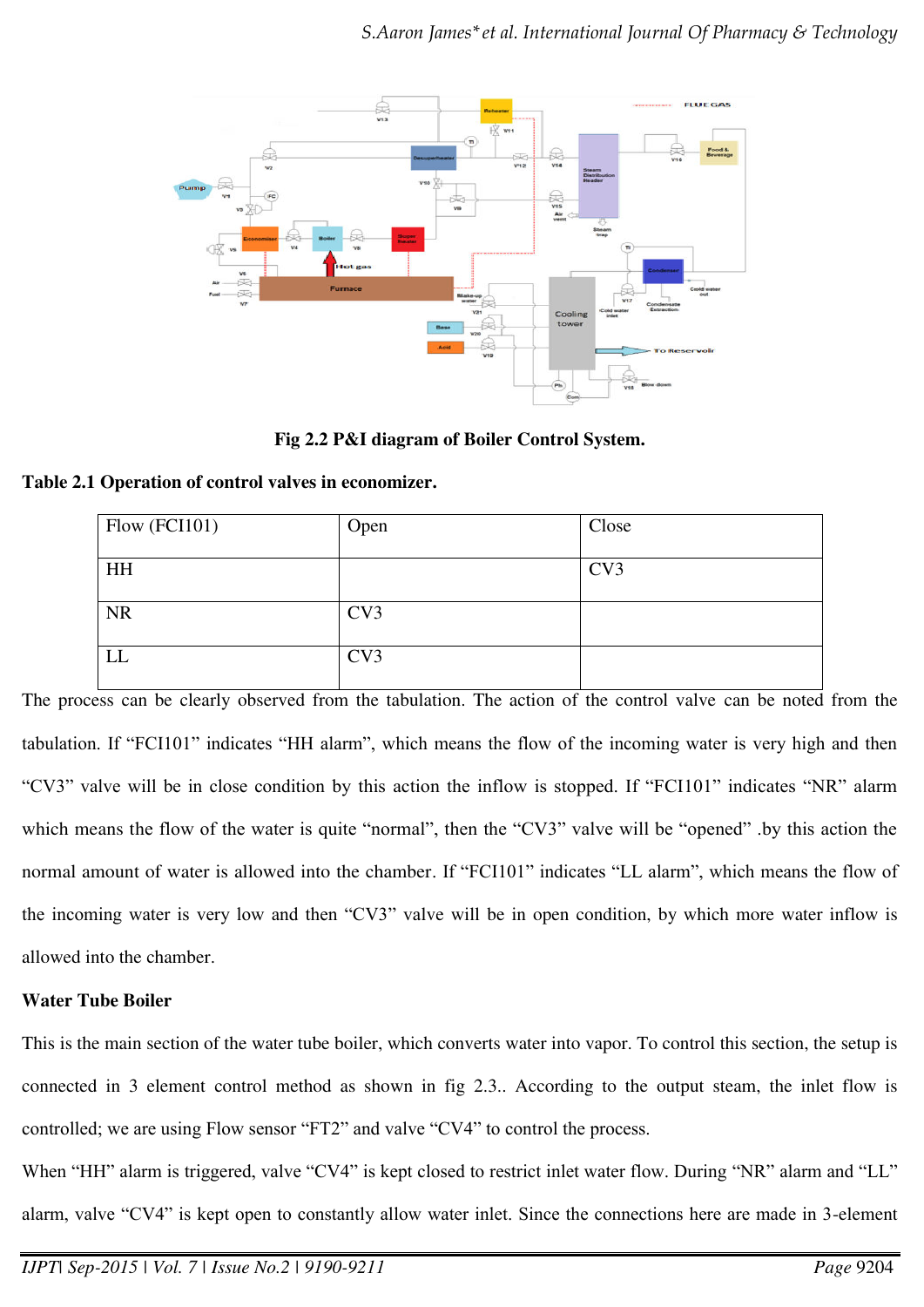control, level (LCI102) and flow (FCI102) are automatically adjusted in accordance to the process. The control valve

actions are shown in table 2.2.

|  |  |  |  |  | Table 2.2 Operation of control valves in Water tube boiler. |
|--|--|--|--|--|-------------------------------------------------------------|
|--|--|--|--|--|-------------------------------------------------------------|

| Flow (FT2) | Open | Close |
|------------|------|-------|
| HH         |      | CV4   |
| <b>NR</b>  | CV4  |       |
| LL         | CV4  |       |



**Fig. 2.3 Water tube boiler and furnace.** 

## **Superheater and Desuperheater**

De Super heater section exclusively consists of 3 control valves and as the name suggests, performs the action of desuperheating the inlet hot steam as shown in fig 2.4. According to the indication of the temperature sensor (TT5) the control valves CV9 and CV10 are controlled to monitor the steam flow. Control valve CV9 is connected to the steam header. When the temperature sensor "TT5" reads "HH alarm" and "CV10" valve will be put into "open" and valve "CV9" is closed to restrict inflow. If "TT5" indicates "NR" alarm which means the temperature of the steam is quite "normal", then the "CV9" valve will be "opened" .by this action steam flows into the steam header correspondingly, valve "CV10" is "closed" by this action steam is stopped from entering the desuperheater. There is no "LL" alarm here, because either the temperature is "high" or "normal" but never "low"

According to the reading from temperature indicator "TT6", control valve "CV2" is opened accordingly to allow cooling water into the desuperheater chamber. This process works on "direct" action and alarm conditions are not required here. The control valve actions are shown in table 2.3.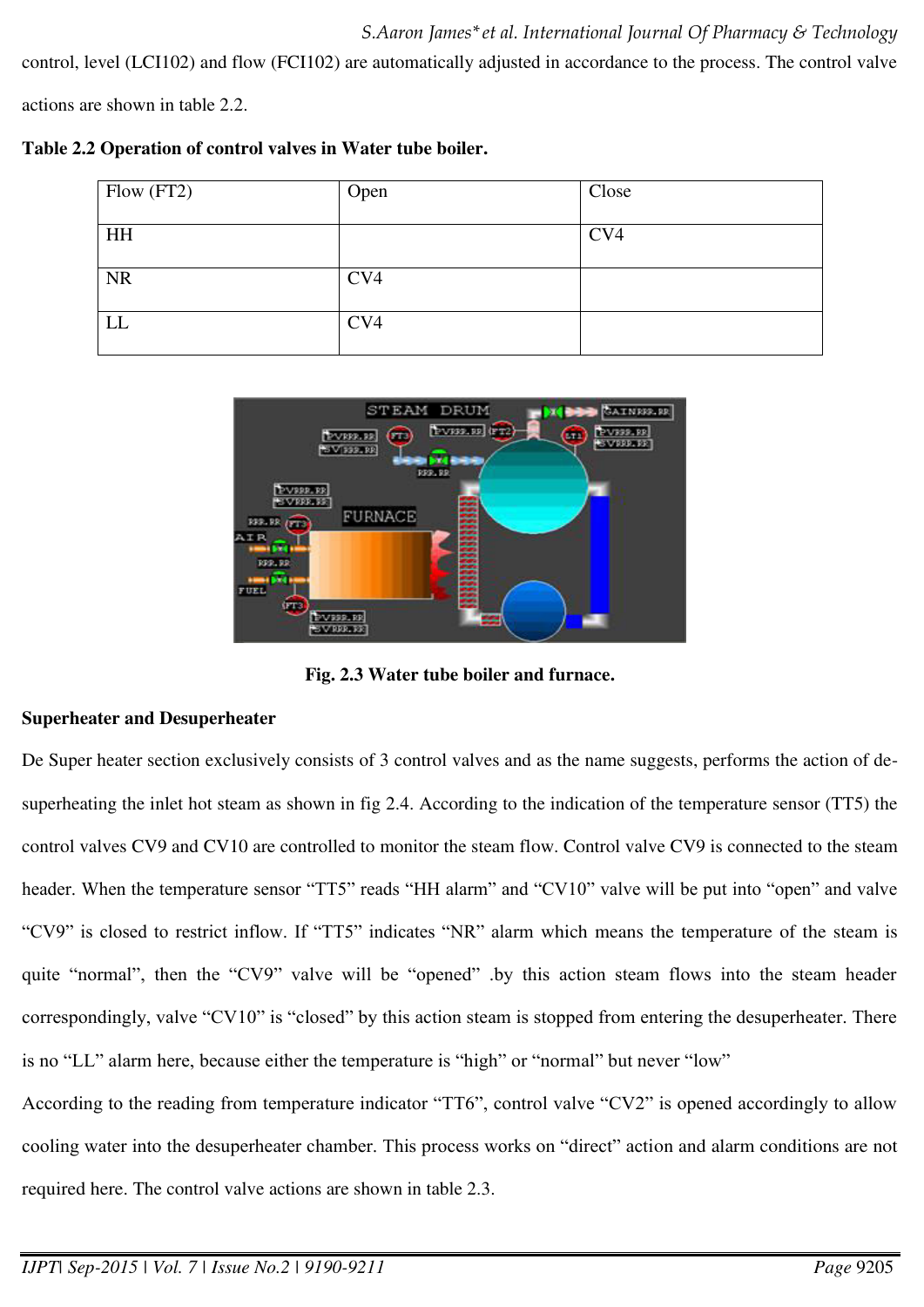**Table 2.3 Operation of control valves in heating section.** 

| Temp      | Open | Close       |
|-----------|------|-------------|
|           |      |             |
| (TT5)     |      |             |
|           |      |             |
| <b>HH</b> | CV10 | CV9         |
|           |      |             |
| <b>NR</b> | CV9  | <b>CV10</b> |
|           |      |             |
| LL        |      |             |
|           |      |             |



**Fig. 2.4 Heating sections.** 

## **Reheater**

Reheater section consists of 2 Control valves and it is shown in fig 1.4. It performs the action of the "reheating" when inlet steam temperature is low. Reheated steam is later sent to the steam header. Temperature indicator "TT7" and control valves "CV11", "CV12" AND "CV13" are utilized in this process. Pertaining to the reading from temperature indicator "TT7", control valve "CV13" is opened accordingly to allow cooling water into the reheater chamber. This process works on "reverse" action and alarm conditions are not required here. When the temperature is in "NR" region, then the valve CV11 is opened and the steam is sent directly to the steam distribution header as shown in fig 2.4 and CV12 is closed. When "LL" alarm occurs, then the valve CV12 is opened and the steam is sent to the reheater as shown in fig 1.4 and CV11 is closed.

**Table 2.4 Operation of control valves for reheater section.** 

| Temp (TT7) | Open        | Close       |
|------------|-------------|-------------|
| NR.        | CV11        | <b>CV12</b> |
| LL.        | <b>CV12</b> | CV11        |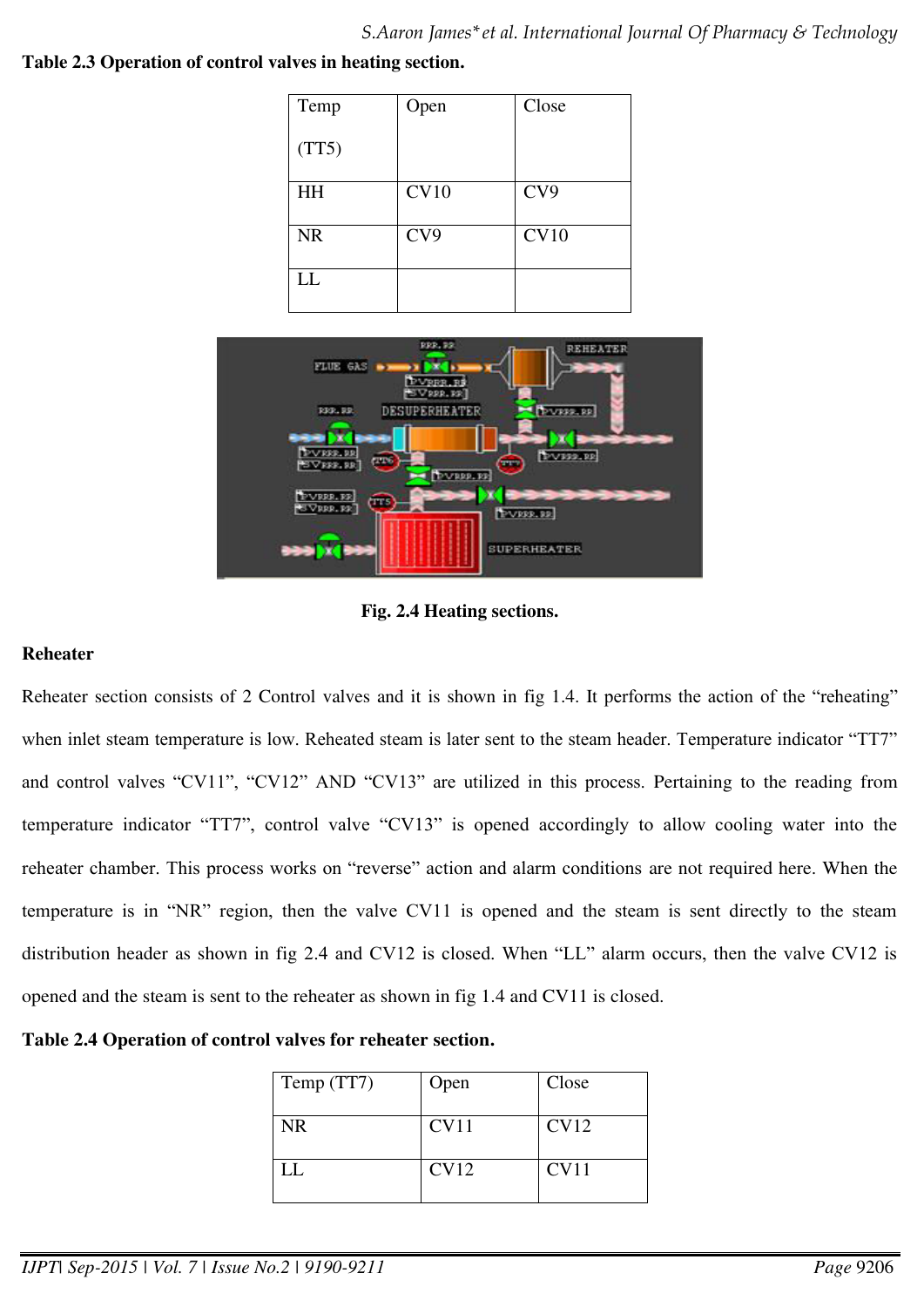#### **Steam Distribution Header**

Stream distribution header serves are a storage tank for steam collected from super heater, desuperheater and reheater as shown in fig 2.5.. Besides storing steam, steam header performs the task of delivering the right amount of steam at the needed pressure. Steam flow is indicated by flow transmitter "FT5" and controlled by Valve "CV14" and "CV15".

Pertaining to the reading from temperature indicator "FT5", control valve "CV14" and valve "CV15" are opened accordingly to allow steam flow into the application area. This process works on "direct" action and is selfoperated hence alarm conditions are not required here. Valve conditions are tabulated in table 2.4.

**Table 2.5 Operation of control valves in steam distribution header** 

| Flow (FT5) | Open              | Close      |
|------------|-------------------|------------|
| <b>HH</b>  |                   | CV14, CV15 |
| <b>NR</b>  | <b>CV14, CV15</b> |            |
| LL         | <b>CV14, CV15</b> |            |

**Table 2.6 Operation of pressure control valves in food and beverage system.** 

| Pressure(PT6)   Open |      | Close |
|----------------------|------|-------|
| <b>HH</b>            | CV21 | CV22  |
| NR                   | CV22 | CV21  |



**Fig 2.5 Steam distribution header.**

## **Food and Beverage System**

In this system the high pressure steam from the steam distribution header is filtered and is used as "filtered steam" for various purposes such as heating, cleaning etc. The piping and instrumentation diagram for food and beverages system for filtering steam is shown in fig 2.6.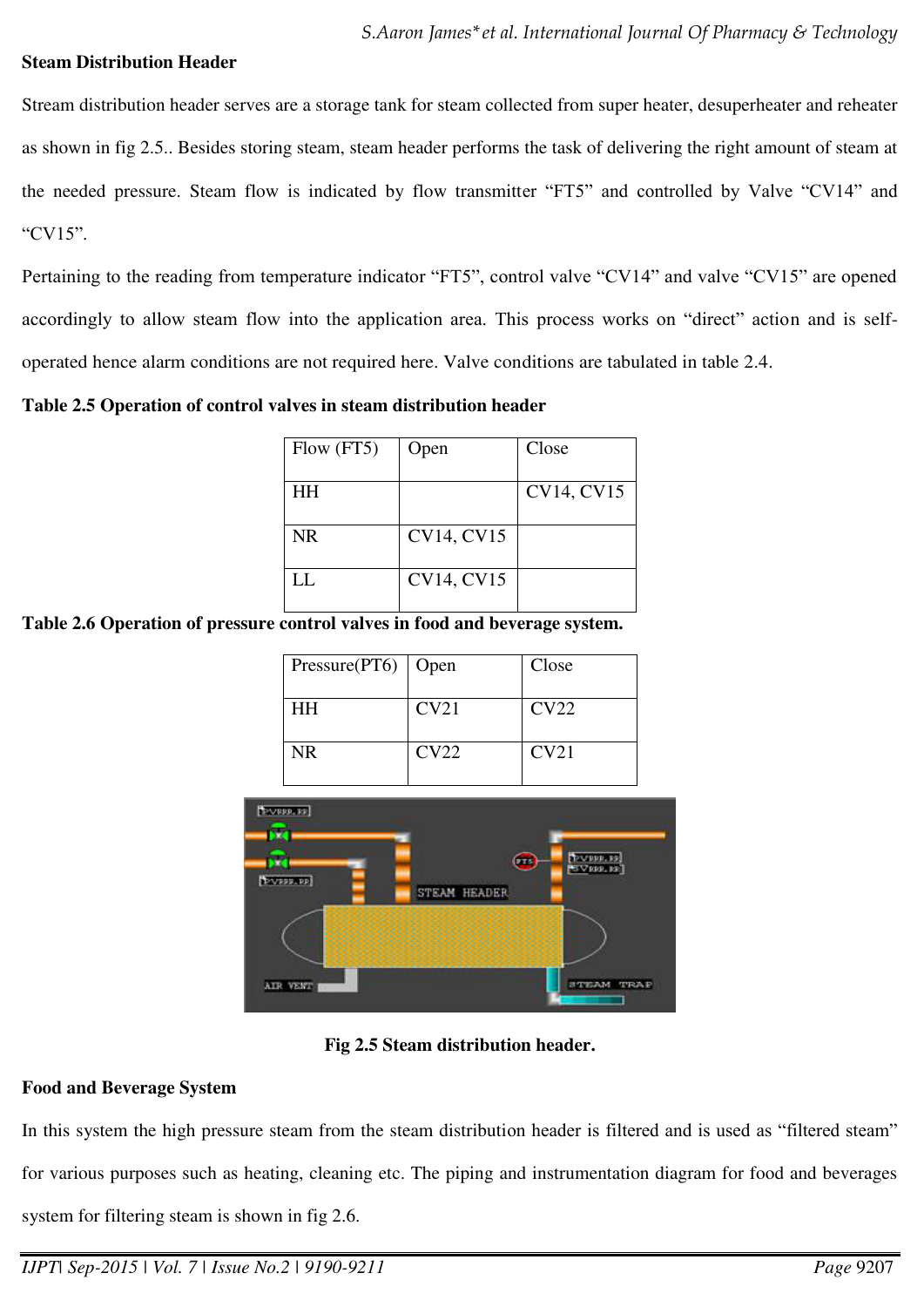

**Fig 2.6 P&I diagram of food and beverages system.**

Steam from the steam distribution header flows through the filtered section which is shown in fig 2.7. Pressure of the steam is measured by pressure transmitter "PT6", "HH" alarm is triggered when the steam pressure is "high" correspondingly ON/OFF valve "CV21" is open and "CV22" is closed to reduce the steam pressure rate. During "NR" condition the "CV22" is open and "CV21" is closed. The action of control valves CV21 and CV22 are shown in table 2. Flow of the steam is measured by the flow transmitter "FT7","HH" alarm is triggered when the steam flow is "high or LOW " correspondingly "CV23" is closed. During "NR" condition the "CV23" is opened. The action of control valve CV23 is tabulated in table 2.6.

| Flow (FT7)             | Open | Close |
|------------------------|------|-------|
| <b>HH</b>              |      | CV23  |
| <b>NR</b>              | CV23 |       |
| $\overline{\text{LL}}$ |      | CV23  |

| Table 2.7 Operation of Flow control valve in food and beverage system. |
|------------------------------------------------------------------------|
|------------------------------------------------------------------------|

# **2.8 Cooling Section**

# **Condenser**

Used steam from the application is collected and sent to the condenser section. The impure steam is condensed to its water state in this section as shown in fig 2.8, Temperature indicator "TT8" and flow controller "FT8" are made use for this purpose.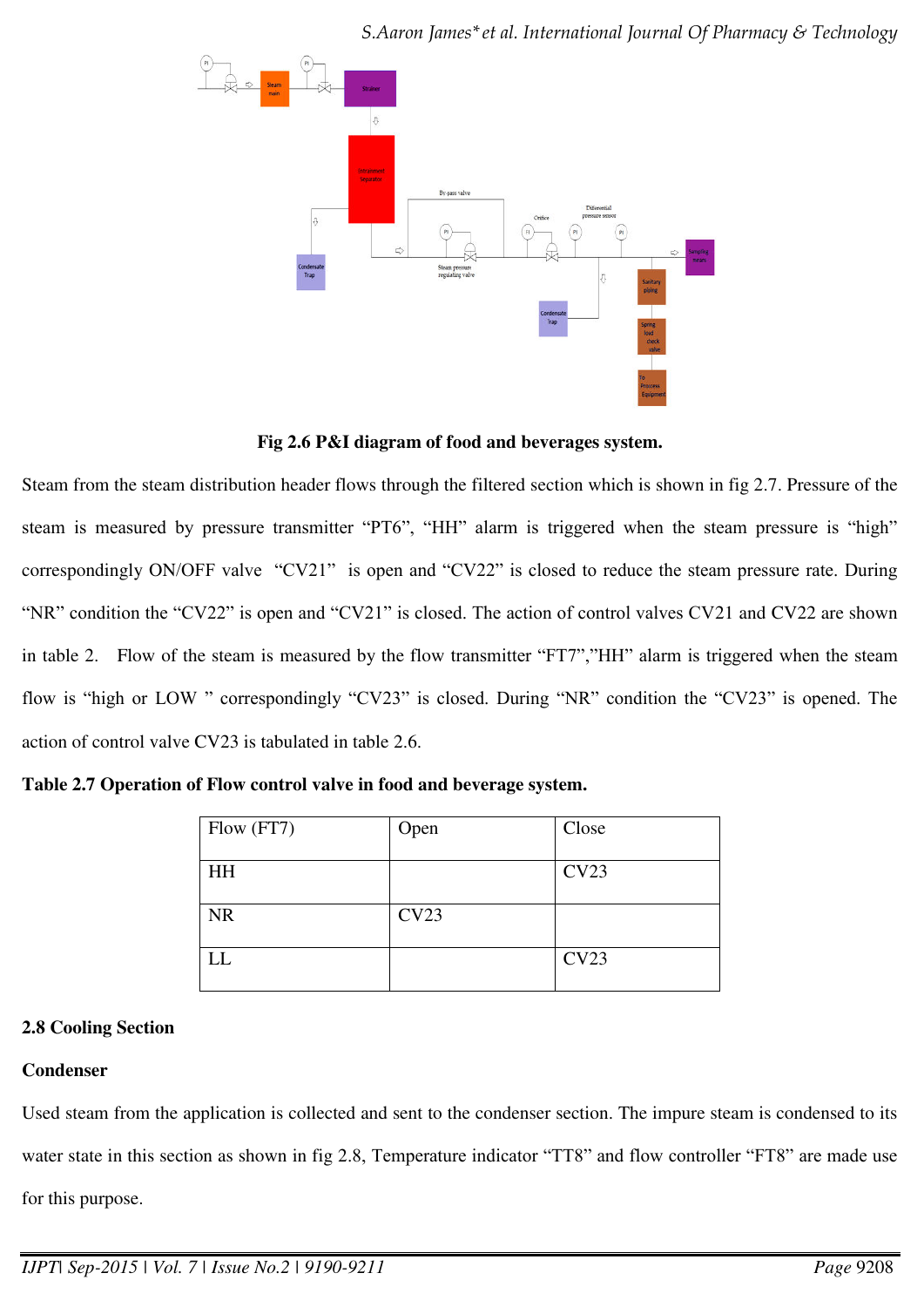Temperature of the steam inflow is measured by the temperature indicator "TT8", "HH" alarm is triggered when the steam temperature is "high" and correspondingly cold water inlet "CV17" is opened to enable more faster cooling. Likewise, "LL" alarm is triggered when inlet steam temperature is very low, control valve performs "closing" action, since not much cooling water is needed to condense the low temperature steam. During "NR" alarm conditions, valve "CV17" is 50% open. The actions of control valve CV17 is tabulated in table 2.8.

|  |  |  | Table 2.8 Operation of control valves in condenser. |
|--|--|--|-----------------------------------------------------|
|  |  |  |                                                     |

| Flow (FT8) | Open        | Close |
|------------|-------------|-------|
| <b>HH</b>  | <b>CV17</b> |       |
| <b>NR</b>  | CV17 (50%)  |       |
| LL         |             | CV17  |

## **Cooling tower**

Water from the condenser is of a high temperature probably consists of boiling water. Cooling tower cools the water and also adjusts the "pH" and "conductivity" as shown in fig 2.8, so that the water is suited for reuse. Water should be at the "pH value of 7", for reusability. pH is corrected by using a set of 2 control valves and one sensor. pH is measured by "pH sensor ". Provisions for adding acid and base chemicals are provided, control valves "CV19" and "CV20" respectively.pH of the inlet water solution is measured by "pH sensor", when pH is very "high", "HH" alarm is triggered followed by opening of acid valve "CV19". This neutralizes the high pH solution, similarly when pH is "low", "LL" alarm is triggered followed by opening of base valve "CV20" which neutralizes the low pH solution. The output water leaves at a "neutral pH 7". The actions of control valve CV19 and CV20 is tabulated in table 2.9.

**Table 2.9 Operation of pH control valves in cooling tower.** 

| pH (PHC109) | Open        | Close       |
|-------------|-------------|-------------|
| <b>HH</b>   | <b>CV19</b> | CV20        |
| <b>NR</b>   |             |             |
| LL          | CV20        | <b>CV19</b> |

Water should have a normal conductivity for faster heat absorption and getting converted into steam. To stabilize conductivity, Corresponding amounts of "make-up water" is added. For this purpose, conductivity indicator "COND" and valves "CV18", "CV21" are used.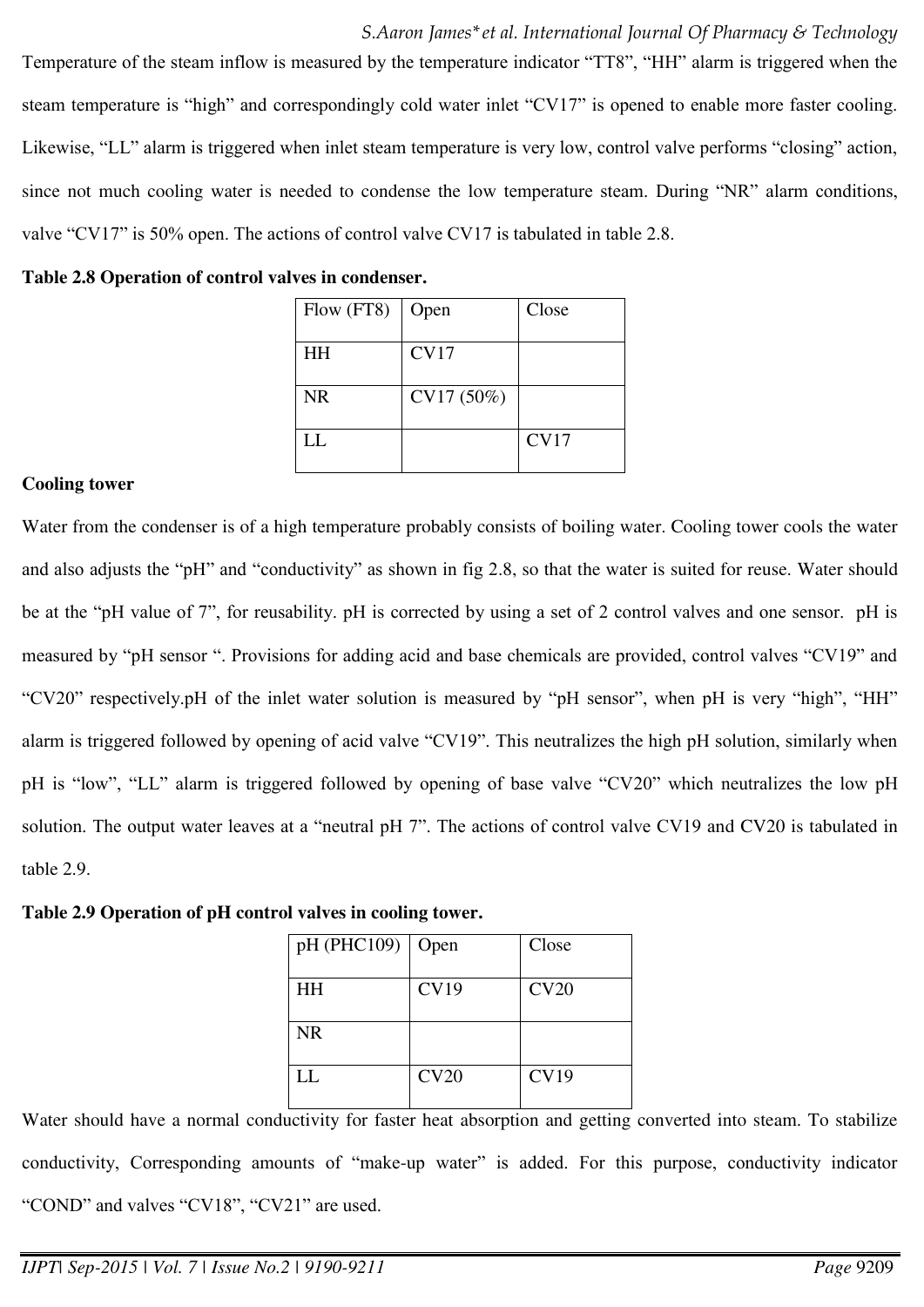When inlet conductivity is very "high", "HH" alarm is triggered and in response, valve "CV18" opens and this water is drained out and valve "CV21" is kept closed all the time. Similarly, when "LL" alarm is triggered, valve "CV21" is opened to allow more make-up water to neutralize conductivity, keeping valve "CV18" closed all the same. The actions of control valve CV18 and CV21 are tabulated in table 2.10.

#### **Table 2.10 Operation of conductivity control valves in cooling tower.**

| Conductivity (COND) | Open | Close |
|---------------------|------|-------|
| HH                  | CV18 | CV21  |
| <b>NR</b>           |      |       |
| LL                  | CV21 | CV18  |



**Fig. 2.8 cooling section.** 

## **3. Conclusion**

## **3.1 Steam Result**

After proper control of parameters like temperature, flow, pressure and level in numerous sections of the boiler with the assistance of "Distributed control System" (DCS), the output steam from the steam distribution header encompasses a temperature of 1300-1600 degrees Celsius and a pressure rate over 3200 psi. This output steam is filtered and used in food and beverages industry. The low pressure steam obtained from this application is then condensed and is re-circulated to the reservoir/tank.

## **3.2 Future Development**

In this process, the high pressure steam from the steam distribution header is filtered and used in food and beverage industry as filtered steam. Here only one boiler is used. Since there is a steam distribution header, many boilers can